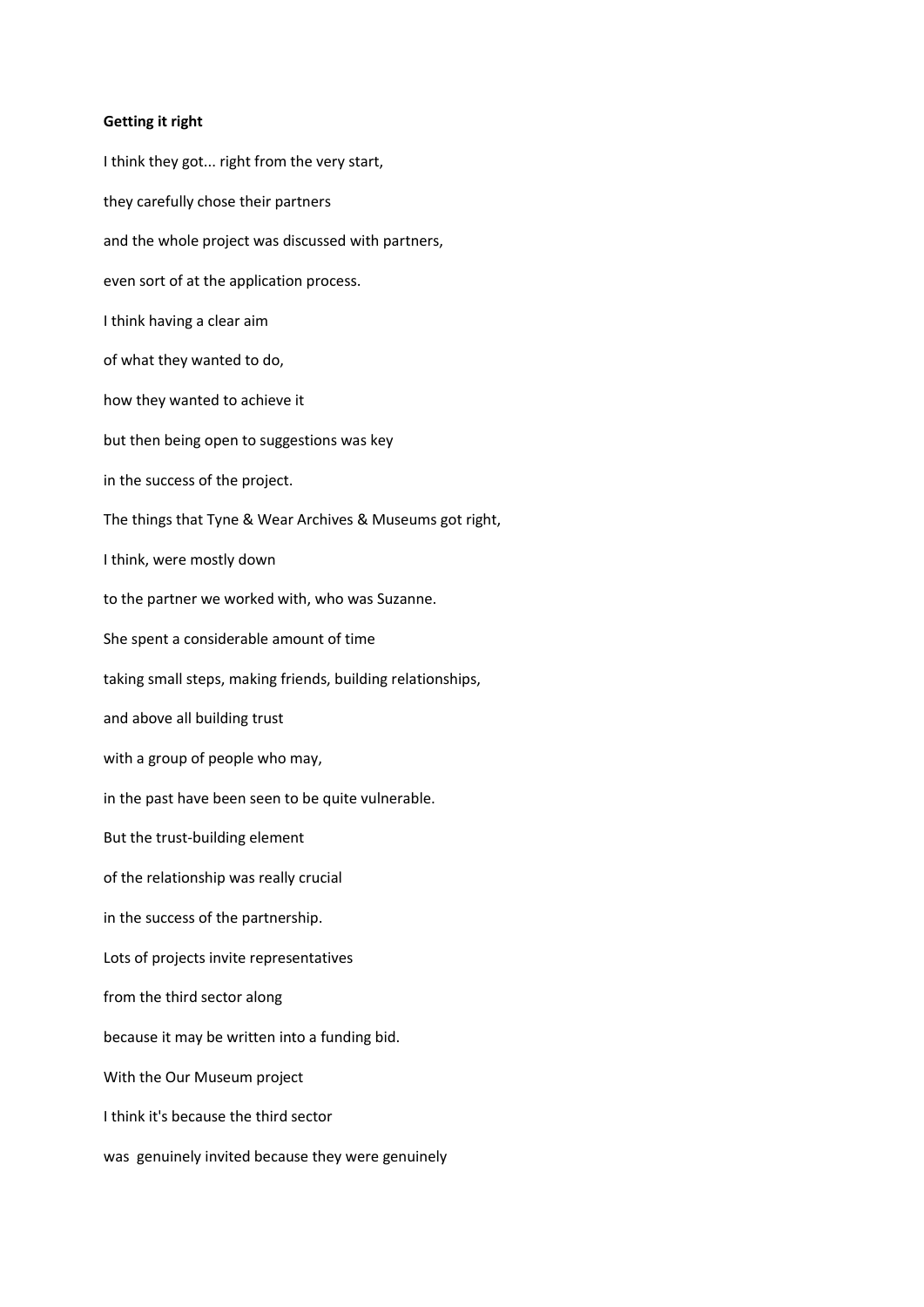going to have an influence on the project rather than it just being a tick-box exercise. So, from the beginning, I felt that I could have some sort of an impact and I could make some sort of a difference rather than being a token person that was invited along just because we have to be invited along. They were allowing us to do an awful lot of things that perhaps other museums would have been a little bit tight about and they're trusting us with their work. I think they got it right and it is sharing authority. You have to have it from the top and if you don't get that support from the top then really it doesn't work. But certainly in our museum in Wales, that has happened and I think that has been very beneficial because they are beginning to change organisational culture. Letting us know when decisions are made and how we've influenced those decisions. The whole thing really, when the new volunteering system's set up, we're part of delivering the training to new volunteers. We're there all the way through. I think the best thing that the museum did from this project was giving us a real amount of flexibility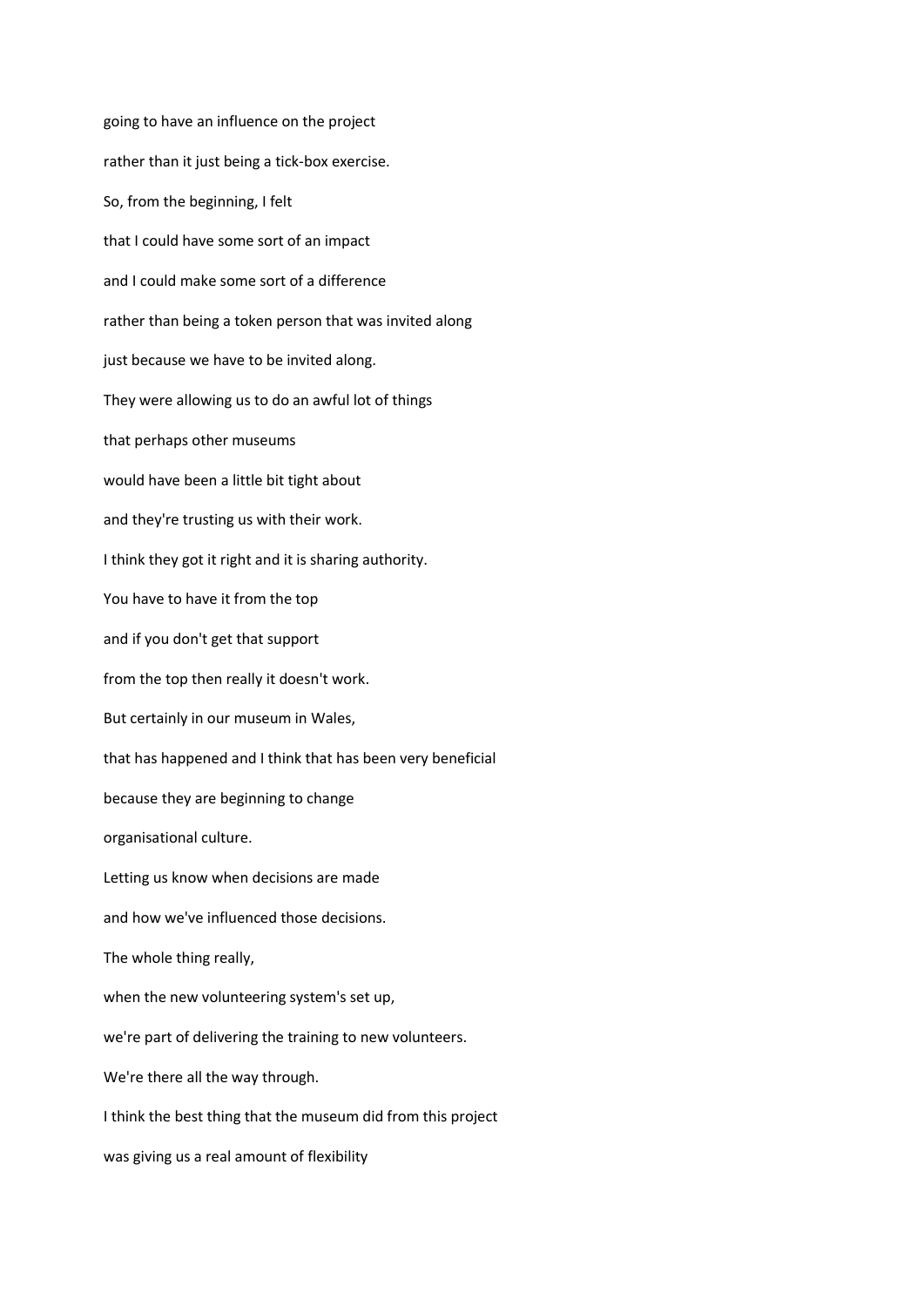and also a real amount of influence over the project. So it was great that the museum was happy to actually involve us and commission us to deliver the exhibition on their behalf with them. I think what the museum has got right in this process is continually learning from things that haven't gone as well as we'd hoped. So, the whole thing really is a big experiment and we're looking all the time to see what we could do better. The resources like car parking and things like that, getting adequate directions, considering where we're driving from; not just making it convenient for the galleries. Being realistic about how we use our time. For me, meetings have to be succinct, they have to be to the point. I'm not interested in waffling for hours, you know? I need to know exactly where we're going and what the objectives of the meetings are, what we hope to achieve and what the time limits are. The remuneration as a recognition of the value of the community partner's time, the values that they have there, right from the top. That really comes through in the way that we've been welcomed and involved in this work.